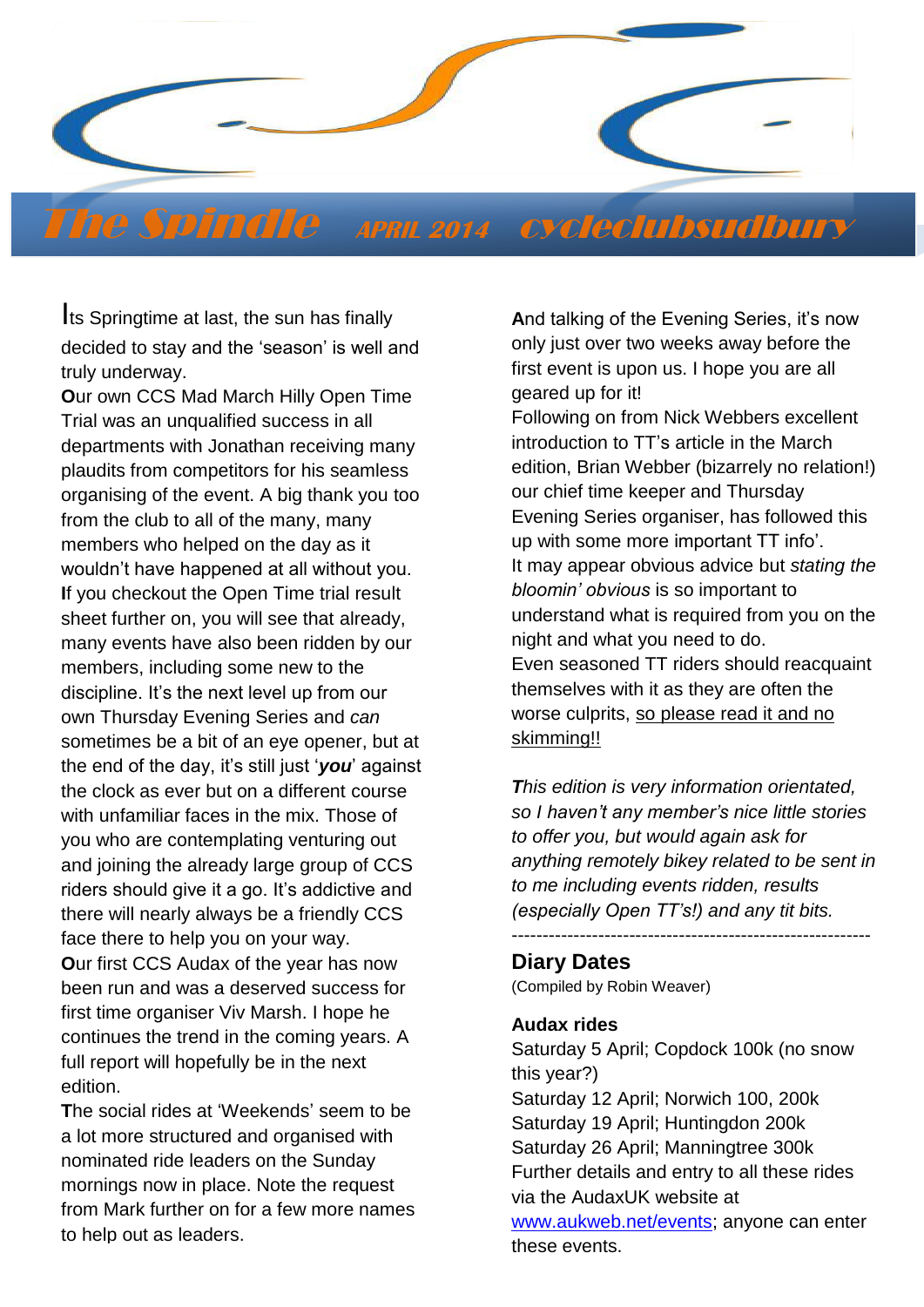# **Charity and Sportive Rides**

Sunday 6 April; Help for Heroes ride, 10am from the George, Hadleigh. 50 or 70k. £10. Enter via [hadleighheroesride@outlook.com](http://hadleighheroesride@outlook.com/) Sunday 13 April; Boxford Bike Club; Boxford Tornado Sportive; details [here;](http://www.facebook.com/l/KAQE9O4LJ/www.boxfordbikeclub.co.uk/the-boxford-tornado-grand-cycl) may be sold out! Sunday 20 April; Norwich; 30, 60, 90 miles Monday 5 May; Norwich; 35, 70 miles Sunday 11 May; East Anglian Children's Hospices; Ride/Walk for Life; Santon Downham; Rides on and off-road of  $5 - 35$  miles, walks of  $3 -$ 10 miles. Last date for entries 28 April. Enter on-line at [www.each.org.uk](http://www.each.org.uk/) ----------------------------------------------------

#### **ECCA FESTIVAL, 3rd – 5th May.**  A wide variety of events over the



weekend; Circuit racing at Hog Hill, road races, time trials, audax rides, map reading. Clubs can accumulate points in all events over the weekend; the Club with the most points wins. CCS are hoping for a good turn-out of members across the many events. Further details; the Diary 2014 page at;<http://www.easterncounties.org.uk/>

• Further to the above event. Darren Rule has sent in this plea for CCS riders to join in the fun with him...............................

#### *(Hi All*

*I'm sending this email to see if you are interested in being part of a team to represent CCS at the Eastern Counties Cycling Association Festival on the May Day bank holiday weekend.*

*The festival has a number of cycling events over the three days (3rd, 4th and 5th May) such as: time trials, an* 

*audax, Crit racing at hog hill, a road race, a map reading challenge, plus women's and youth events. There are points awarded for all events which are accumulated for the overall team score - and what do points make........? This could be a great event that is accessible to all members of the* 

*club, whatever their ability. For more details on the event list* 

*please click on the link below, go to the "2014 Diary" and scroll down to the ECCA Festival.*

#### *[http://www.easterncounties.org.uk](http://www.easterncounties.org.uk/)*

*If you are interested in taking part of any of the events please let me know so we can try to coordinate something. Cheers Darren)*

# ----------------------------------------------------

#### **CIRCUIT RACING**

[http://www.ciclosuno.com/circuit](http://www.ciclosuno.com/circuit-racing)[racing;](http://www.ciclosuno.com/circuit-racing) Circuit racing at Hog Hill, Ford at Dunton, North Weald airfield.

--------------------------------------------------- **FRIDAY 9th MAY- SUNDAY 11th MAY; COMING TO A CORNER NEAR YOU**!

---------------------------------------------------

# *WOMENS' PRO TOUR OF BRITAIN*



**Stage 3**, Friday 9 May, Felixstowe to Clacton, via **Ipswich Stage 4: Saturday 10<sup>th</sup> May Cheshunt** to Welwyn Garden City **Stage 5**, Sunday 11 May, Harwich to Bury, **via Hadleigh, Boxford, Great Cornard, Sudbury, Long Melford, Lavenham, Brettenham, Hitcham, Finborough, Felsham** Further details and routes here; <http://www.womenstour.co.uk/>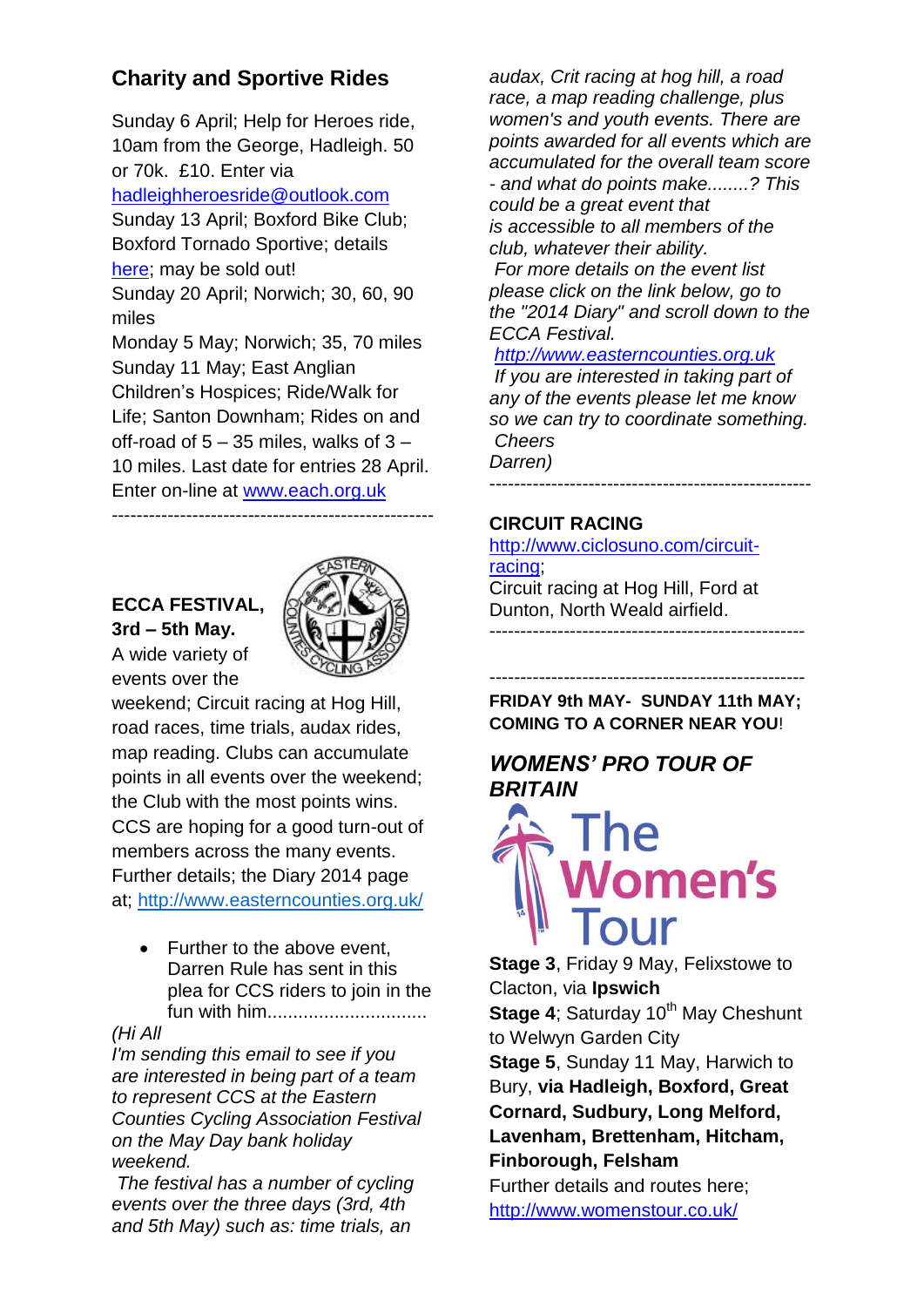# **CCS THURSDAY EVENING TIME TRIAL SERIES; 2014 SEASON**



The 2014 season starts on Thursday 17th April. Target times for riders who rode last

year, full details of the schedule, start times, courses, marshalling list etc are available on the 'Events' page of the CCS website, using the 'Evening 10 TT Series' button on the left of that page

# [http://www.cycleclubsudbury.com/even](http://www.cycleclubsudbury.com/events) [ts.](http://www.cycleclubsudbury.com/events)

NOTE; If you've not ridden before in a CCS time trial, please read these notes, with special attention to items 5 – 13; [CCS TT rules](http://www.cycleclubsudbury.com/events/tt/rules) and info below

# **\*PLEASE READ THIS IF YOU INTENDING TO RIDE TIME TRIALS THIS SEASON\***

With our Thursday evening Time Trials starting on  $17<sup>th</sup>$ , April, I would like to bring some things to your attention; these apply to **old and new members** alike.

You must be a fully paid up  $1<sup>st</sup>$ , claim member of a club that is affiliated to the CTT.

You must be aware of the rules and regulations for Time Trials and these included the East District rules.

You must comply with the Highway Code at all times.

Please note if you are reported for breaking any of the *above you could be disqualified.*

You are advised to wear safety helmet that complies with B/S standards.

Note: it is compulsory for riders under the age of 19 years to wear a helmet.

Anyone riding a CCS event *must have a working rear light attached to their bike.*

Please try not wear black or dark clothing when riding, not only do the marshals and the timekeepers have a job to see you but also the other road users, which means you are more likely to be involved in an accident. Please read the rules on Time Trials before taking part in an event, and that means club events as well as Open events.

Note the cut off time for signing on will be *20minutes before the start* of the event.

Note: a timekeeper will be there 45minutes before the start. Please sign on as soon as you arrive. Do not stop at the finish when you have completed the event, as this is a hazard to other road users, but continue back to the HQ.

Please be aware the timekeeper may *refuse to start* any rider who does not comply with C.T.T. rules. *Brian Webber.* 

*--------------------------------------------------------------*

### **MARSHALLING**:

All time trial riders are required to marshal at least once during the season; to book a date, look at the Thursday evening TT schedule, either on line or in the Handbook, choose two or three suitable alternative dates, and e-mail them to Robin at

#### [pamandrobinw@gmail.com,](mailto:pamandrobinw@gmail.com)

and he'll let you know the selected date. If you don't do this, you'll be allocated a marshalling date, and if it's not suitable, it will be up to you to find a "swap".

#### -------------------------------------------------- *NOTE....................................................*

*A reminder to all new members that you are entitled to a free club water bottle plus additional ones can be purchased for £1. Ask for David Miller at Thursday Evening TT's if you would like one!*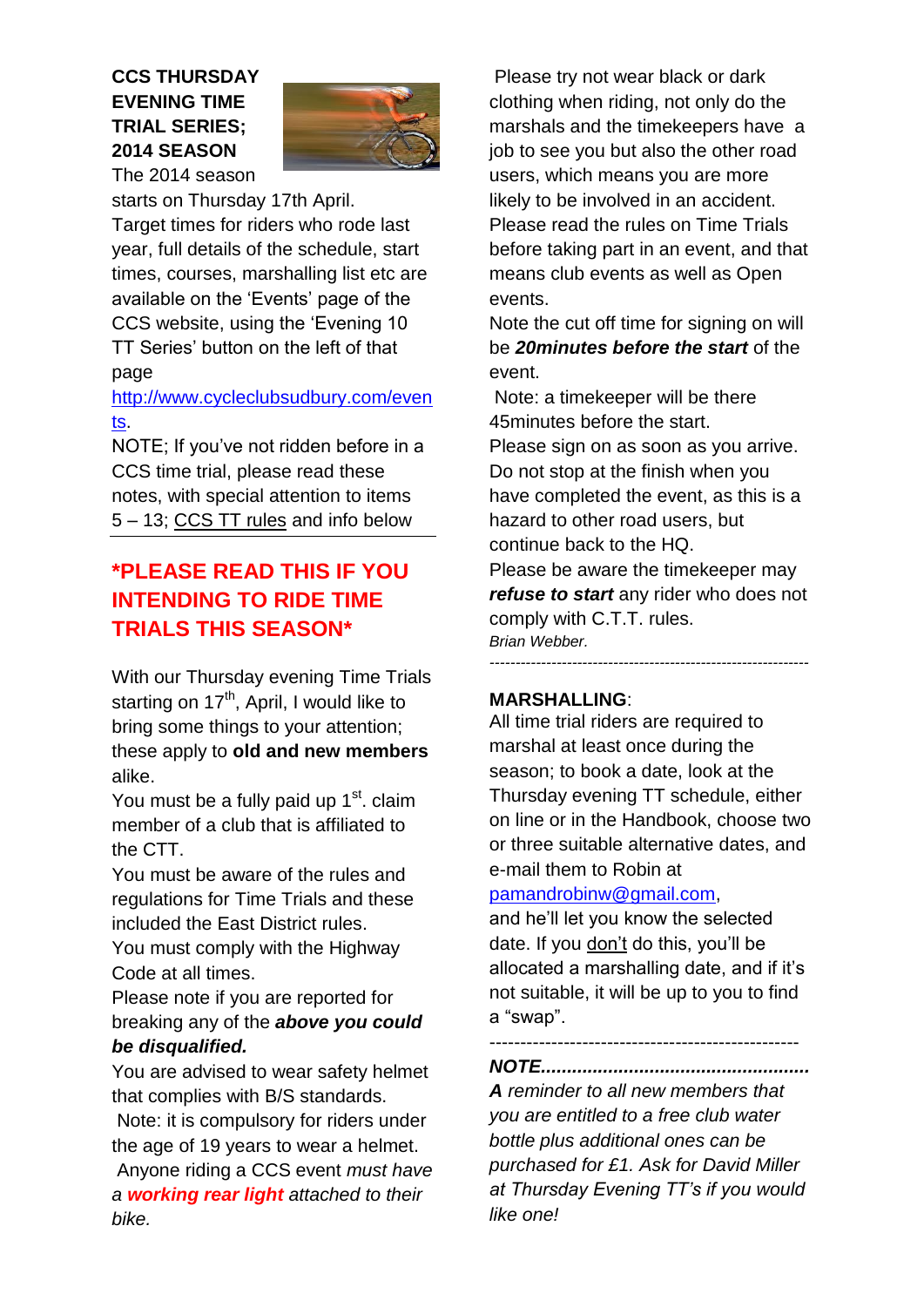#### **THE FIRST EVER L'EROICA COMES TO THE UK: 20th-22nd JUNE 2014**



A 3 day bike and style festival in the green, very pleasant and spectacular lands of the Peak District National Park, UK.

Celebrating a very British take on the values of territory, sustainability and the joys of food and drink. The festival's pinnacle is on the 22nd June with our 'Great British Adventure' as we embrace the romantic idea of heroic cycling as it once was, placed



alongside aspects of lifestyle, belonging and the Great **British Countryside** with a 3 route bike tour of The Peak **District.** A few members (Viv, Steve,

Ashton, Chris (Bracewell) and Kev and Carole (Raymond) at least) are already entered for the inaugural Eroica Britannia this June. We have opted for the 50 mile route.

We have been dusting down our old irons from the back of the shed but does anyone have any old (Mid-80s or earlier) cycling clothes we could borrow. Ideally CC Sudbury jerseys would be ideal but anything

appropriate would be welcome. I have a few things but unfortunately I was a lot smaller in the 80s than I am now *Viv Marsh*

*--------------------------------------------------------------*

*\* I received this helpful notice below from one of our enterprising local churches, although the opening times maybe a little wide of the mark!...........*

#### *CALLING ALL CYCLISTS*

*IMPORTANT NOTICE FROM ST MARY'S CHURCH, RAYDON............ EXCELLENT COMFORT STOP ON B1070 – South Suffolk Cycle Route B – ON FOLLOWING DATES:- SUNDAY 8th JUNE SUNDAY 6th JULY SUNDAY 3rd AUGUST SUNDAY 7th SEPTEMBER.*

*EXCELLENT HOME MADE CAKES, HOT AND COLD DRINKS.......... PLUS A LOO! ALL WELCOME BETWEEN 3pm AND 5pm- ish.*

----------------------------------------------------

#### *HELP NEEDED*

*Hello Everyone,*

*The audax season is getting under way and now and then some of the people who have been doing a sterling job leading the Sunday Club Runs will be involved with these rides. It would be very helpful if we could have a few more people coming forward to lead in order to relieve the pressure on these volunteers. It would also give others the chance to direct operations on a Sunday morning. Just think of all that power, solely in your hands.*

*(Tyrants need not apply!) If anyone feels that they could help out, just send me an e-mail and Bob's your uncle. Mark* gmarkgentry@btinternet.com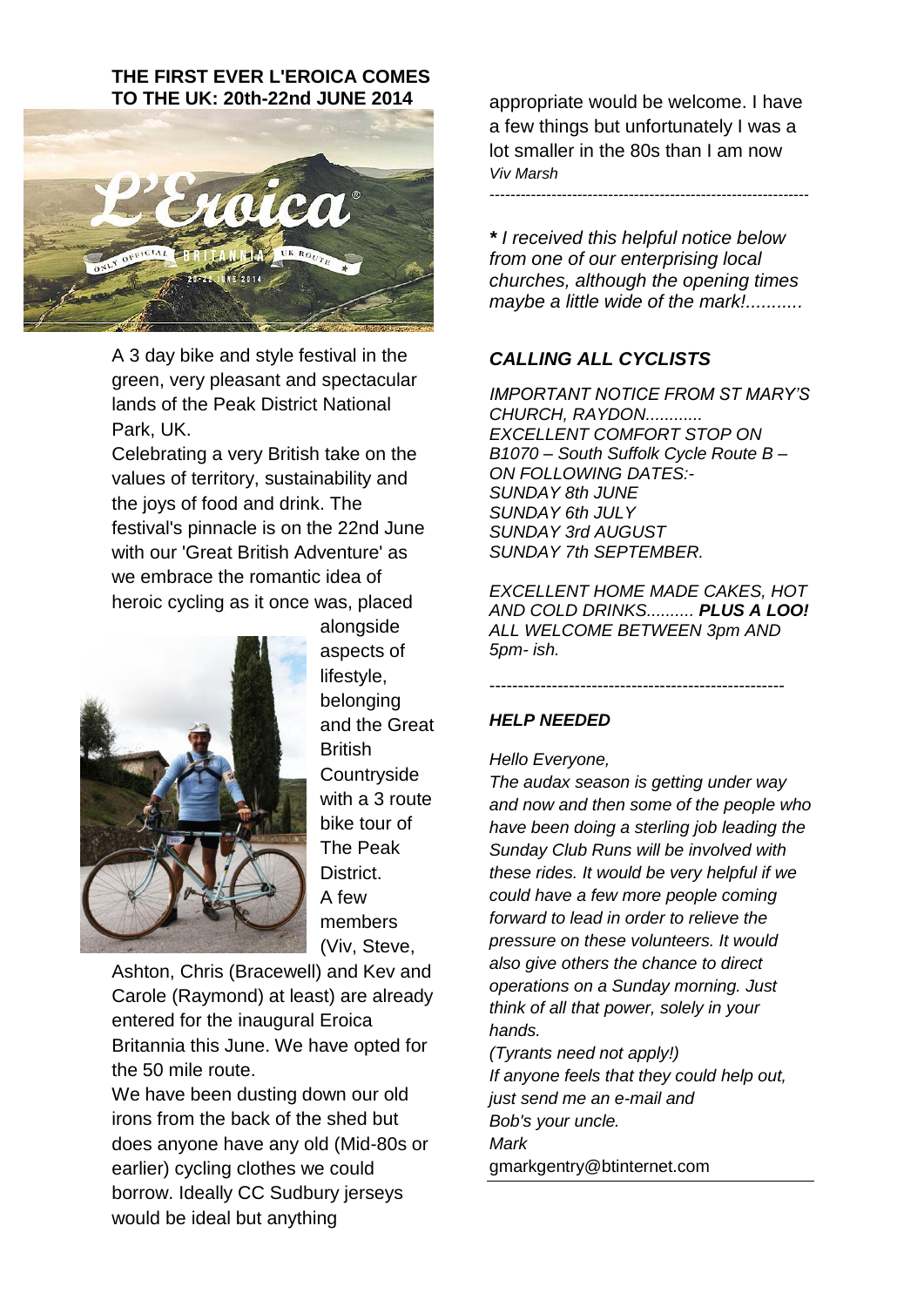# *CCS MAD MARCH HILLY OPEN TIME TRIAL. MENS & LADIES COURSE RECORDS BROKEN*

#### *As per Press report – almost!*

Gloriously warm sunny conditions greeted Cycle Club Sudbury's 4th running of their Mad March Hilly Open Time Trial at Lavenham on Sunday and attracted a record 73 entrants which was almost twice the size of their previous events. This was probably down to two factors, the first was that the total prize money on offer was nearly £350 thanks to sponsorship from two local businesses*; LifeCycle UK in Bildeston and Long Meford insurance company Robins Row*.

And secondly, this was for the first time, a qualifying round of the popular south-eastern SPOCO Series which is for Sporting Courses events. It attracted top time trialists from around East Anglia and included a good ladies entry as the men's and ladies prize fund had been equalised. Winner Mark Arnold's (CC Desiragear) time of 48mins 08secs set a new course record by more than 1 ½ minutes which earned him an extra £100 for his efforts and was even more remarkable in that he rode the event on a fixed single gear.

Daniel Bloy (Velovelocity.co.uk) came back second fastest in 49.42 (to equal the existing record) with third spot going to Steve Gorbutt (Diss & Dist. CC) with a 50.24.

Hayley Simmond's (Cambridge University CC) very quick time of 52.52 easily won the ladies prize and was also good enough for  $7<sup>th</sup>$  place overall and more impressively to break the ladies record by nearly 7 ½ minutes! She has recently returned from racing in Belgium and hopes to return to the

Continent shortly to continue her season.

With an excellent entry of 19 CCS



riders competing, Simon Daw came back quickest in 9<sup>th</sup> place in 53.01 with Darren Rule in  $16<sup>th</sup>$  place at 54.38 and James Rush 20<sup>th</sup> fastest in 55.04

Jamie Howe managed to crash during his warm up but gamely started and despite some nasty leg injuries and



further dramas on the course with a loose seat pin, still managed to complete the event in a time of 57.11 for  $30<sup>th</sup>$  place.

Jody Downs, Lee Ford, Rob Davies and Alan Russell all managed to finish within a band of 14 secs of each other! (Had they all been out training together for the event?) Charlie Pratt, Simon Norton and Ian Campbell all repeated a similar trick by being within an 11sec band of each other and to complete a weird sequence of results, Steve Clark and Dan Upton were only 5secs apart. Very spooky!...

The other local club, Boxford CC, had 11 riders out and fastest of these was John Bradbury with a very good  $14<sup>th</sup>$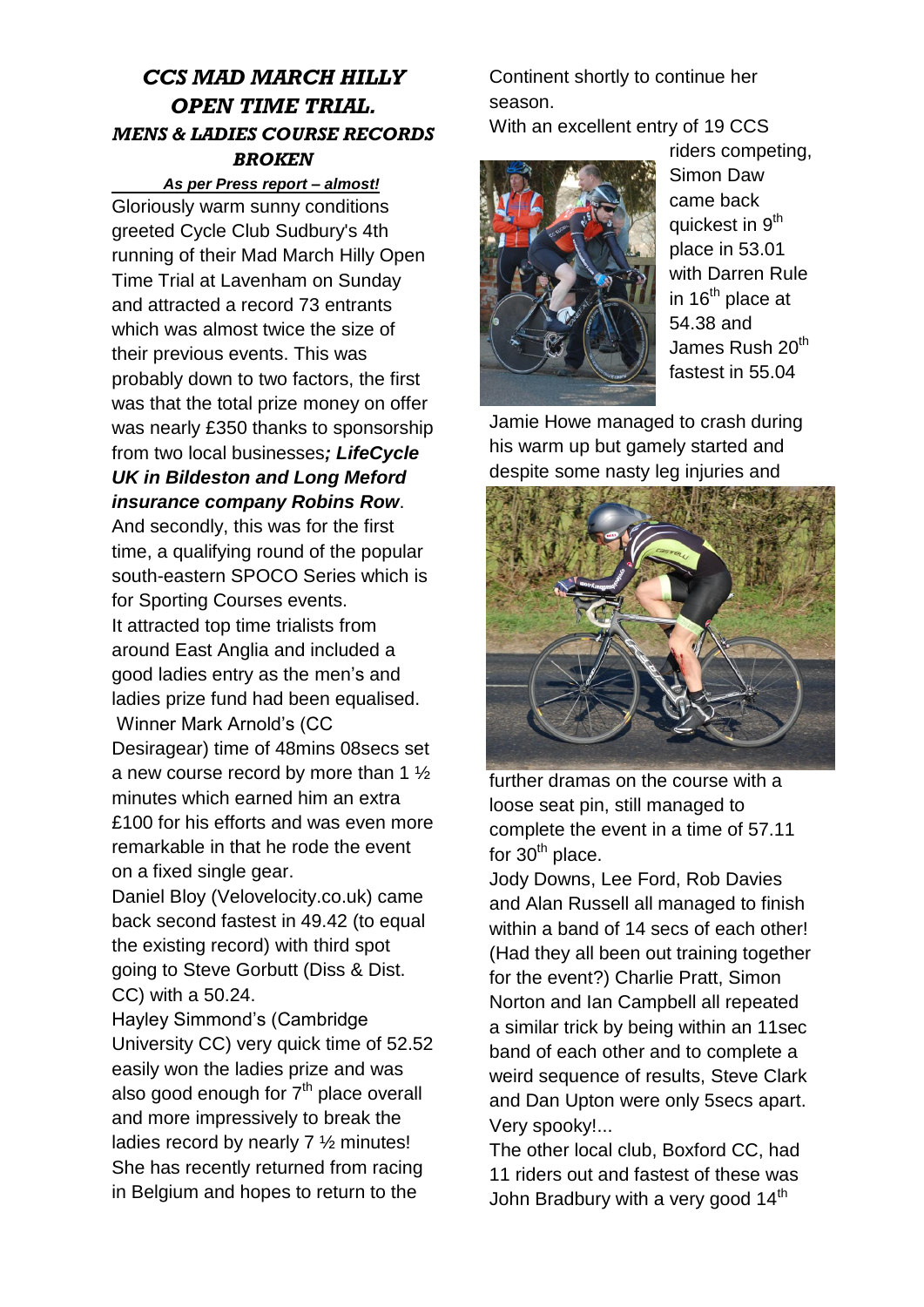place with a 54.21 followed by Matthew Shinn in 57.38.

CCS rider Charlie Pratt claimed the home



clubs only award by winning the Junior prize with an excellent 1hr 05min 23sec ride. The Winning Team Prize was won by the Bury based Velovelocity, whose riders

Daniel Bloy, Paul Jay and David Staff had a combined time of 2hrs 36mins 07secs.

*As I mentioned earlier, an excellent event with many thanks to Jonathan for organising it for us all.*

**--------------------------------------------------------**

## **CCS Membership**

If you were unable to attend the Subs Night and want to continue your membership, please send a completed membership form and payment to the address on the form as soon as possible, or send an e-mail and pay by BACS/EFT as explained on the form. The membership form can be downloaded from the CCS website homepage [http://www.cycleclubsudbury.com/.](http://www.cycleclubsudbury.com/)

# OFFICIAL RESULTS for CCS MAD MARCH HILLY

| POSITION. NAME. CLUB.                                | CAT.                                                 | TIME.    |
|------------------------------------------------------|------------------------------------------------------|----------|
|                                                      |                                                      |          |
| 1 Mark Arnold CC Desiragear. S                       |                                                      | 00:48:08 |
| 2 Daniel Bloy Team Velovelocity.co.uk. S             |                                                      | 00:49:42 |
| 3 Steve Gorbutt Diss & District CC. V                |                                                      | 00:50:24 |
| 4 Andre Dyason Team Swift. V                         |                                                      | 00:51:23 |
| 5 Paul Jay Team Velovelocity.co.uk. S                |                                                      | 00:51:37 |
|                                                      | 6 Mathew Shotbolt Autostrasse Porsche Racing Team. S | 00:52:28 |
| 7 Hayley Simmonds Cambridge University CC LS         |                                                      | 00:52:52 |
| 8 Jack Sears Stowmarket & District CC, S             |                                                      | 00:53:00 |
| 9 Simon Daw CC Sudbury. V                            |                                                      | 00:53:01 |
| 10 Andrew Leggett Stowmarket & District CC. V        |                                                      | 00:53:27 |
| 11 Ian Short API - Metrow Foods - Essex Utilities, V |                                                      | 00:53:34 |
| 12 Ryan Ostler Stowmarket & District CC. S           |                                                      | 00:54:12 |
| 13 Paul Rooke West Suffolk Wheelers, S               |                                                      | 00:54:14 |
| 14 John Bradbury Boxford Bike Club. V                |                                                      | 00:54:21 |
| 15 Graeme Knott Colchester Rovers CC S               |                                                      | 00:54:32 |
| 16 Darren Rule CC Sudbury. V                         |                                                      | 00:54:38 |
| 17 David Staff Team Velovelocity.co.uk V             |                                                      | 00:54:48 |
| 18 Jim Reed Colchester Rovers CC. V                  |                                                      | 00:54:54 |
| 19 Nicholas Webber Colchester Rovers CC, V           |                                                      | 00:55:03 |
| 20 James Rush CC Sudbury. S                          |                                                      | 00:55:04 |
| 21 Andrew Kennedy Ipswich BC V                       |                                                      | 00:55:32 |
| 22 Graham Hurrell Maldon & Dist CC V                 |                                                      | 00:55:55 |
| 23 Lee Ford CC Sudbury S                             |                                                      | 00:56:14 |
| 24 Paul Moss Stowmarket & District CC V              |                                                      | 00:56:23 |
| 25 Jody Downs CC Sudbury V                           |                                                      | 00:56:28 |
| 26 Robert Davies CC Sudbury V                        |                                                      | 00:56:30 |
| 27 Alan Russell CC Sudbury V                         |                                                      | 00:56:38 |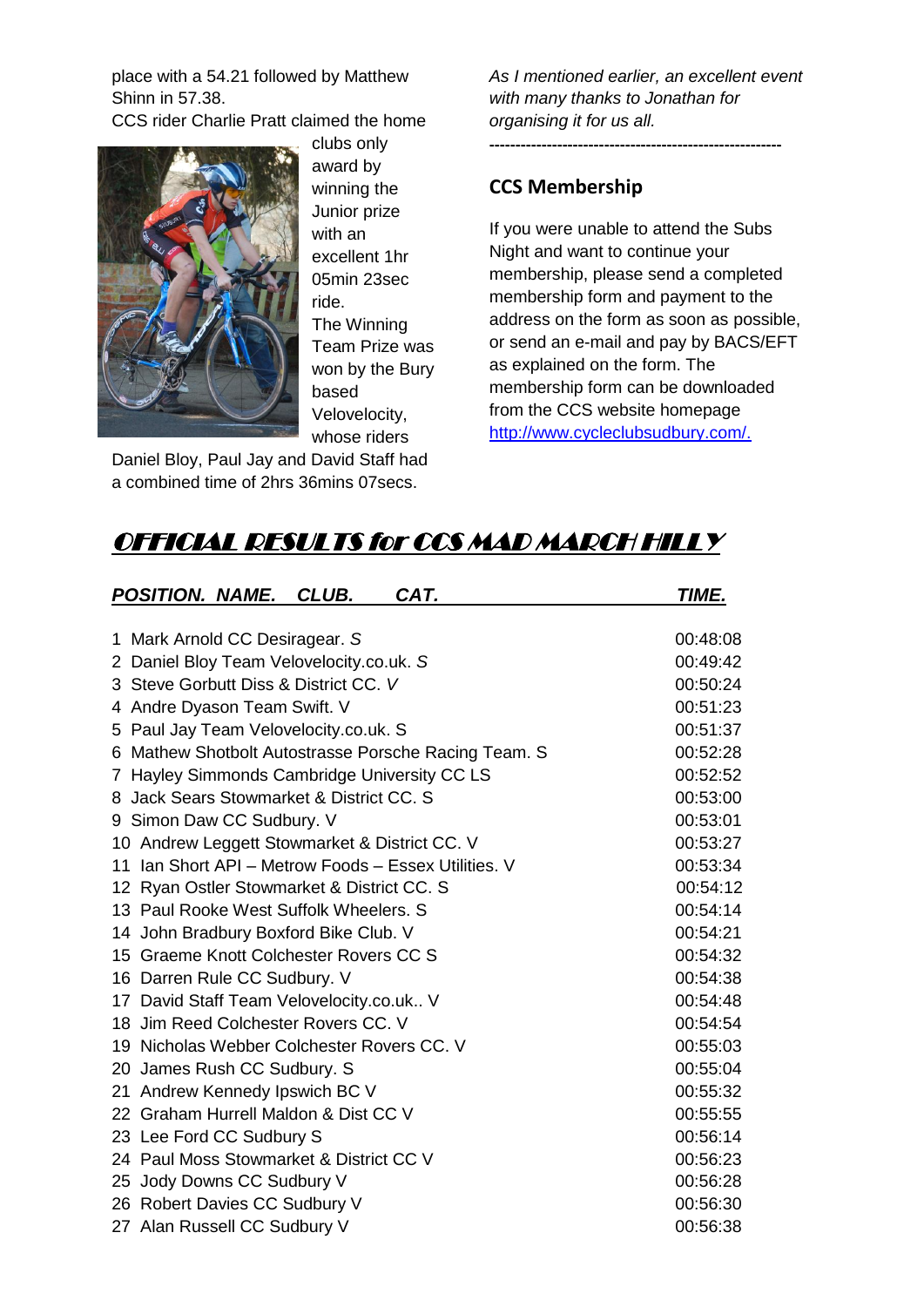|                                          | 28 Gary Smith Kings Lynn CC V                        | 00:56:49 |  |
|------------------------------------------|------------------------------------------------------|----------|--|
|                                          | 29 Bronwen Ewing Trainsharp Racing Team LV           |          |  |
|                                          | 30 Jamie Howe CC Sudbury S                           |          |  |
|                                          | 31 Simon Light Kings Lynn CC S                       | 00:57:15 |  |
|                                          | 32 Matthew Shinn Boxford Bike Club V                 |          |  |
|                                          | 33 Colin Lown Ipswich BC V                           |          |  |
|                                          | 34 Nick Baker CC Sudbury V                           | 00:58:16 |  |
|                                          | 35 Pete Newell Colchester Rovers CC V                |          |  |
|                                          | 36 Edward Packard Willesden CC S                     |          |  |
|                                          | 37 Robert Wood Colchester Rovers CC V                | 00:58:21 |  |
|                                          | 38 Darren Pratt CC Sudbury V                         |          |  |
|                                          | 39 Matthew Baker CC Sudbury V                        |          |  |
|                                          | 40 Richard Porter Boxford Bike Club V                | 01:00:30 |  |
|                                          | 41 Chris Steward Boxford Bike Club S                 | 01:00:57 |  |
|                                          | 42 Malcolm Borg West Suffolk Wheelers S              | 01:00:59 |  |
|                                          | 43 Ben Sayles Boxford Bike Club S                    | 01:01:05 |  |
|                                          | 44 Steve Clark CC Sudbury S                          | 01:02:07 |  |
|                                          | 45 Daniel Upton CC Sudbury S                         | 01:02:12 |  |
|                                          | 46 Orlando Scott-Cowley Boxford Bike Club S          | 01:02:28 |  |
|                                          | 47 Lisa Haines Maldon & Dist CC LS                   | 01:03:35 |  |
|                                          | 48 Jayne Williams Autostrasse Porsche Racing Team LV | 01:05:10 |  |
|                                          | 49 Charlie Pratt CC Sudbury J                        | 01:05:23 |  |
|                                          | 50 Simon Norton CC Sudbury V                         | 01:05:27 |  |
|                                          | 51 Ian Campbell CC Sudbury S                         | 01:05:34 |  |
|                                          | 52 Charles Tallack Team Cambridge V                  | 01:07:29 |  |
|                                          | 53 Iain Young Boxford Bike Club V                    | 01:08:21 |  |
|                                          | 54 Gerry Barton West Suffolk Wheelers V              | 01:08:33 |  |
|                                          | 55 Andrew Renshaw Boxford Bike Club V                | 01:08:37 |  |
|                                          | 56 Emma Beard Stowmarket & District CC LS            | 01:10:04 |  |
|                                          | 57 Peter Beard Stowmarket & District CC V            | 01:10:07 |  |
|                                          | 58 Honor Wood Maldon & Dist CC LV                    | 01:11:10 |  |
|                                          | 59 Colin Clarke Wolsey RC V                          | 01:12:11 |  |
|                                          | 60 David Miller CC Sudbury V                         | 01:14:58 |  |
|                                          | 61 Thomas Moore Bath Road Club V                     | 01:18:01 |  |
|                                          | 62 Terry Law CC Sudbury V                            | 01:23:19 |  |
| - David Crisp CC Sudbury S<br><b>DNF</b> |                                                      |          |  |
| - Phil Jarvis Colchester Rovers CC V     |                                                      |          |  |

#### **JUNIOR COACHING SESSIONS.**

Junior Coaching sessions will commence on Saturday 26<sup>th</sup> April, 10.00 am to 11 am. The first session will be held at Cornard Sports Centre on the playing field at the rear of the Sports Centre. A small charge to cover costs will be made, £1.00 per session for Juvenile club members and £2.00 per session for non club members. Juvenile club membership costs £5.00 per annum. A 26 week programme of progressive cycling skills is planned together with other selected events. Youngsters between the ages nominally 5 to 12 years old are welcome, contact Kirsty White on email [kniamh@icloud.com](mailto:kniamh@icloud.com)

------------------------------------------------------------------------------------------------------------------------